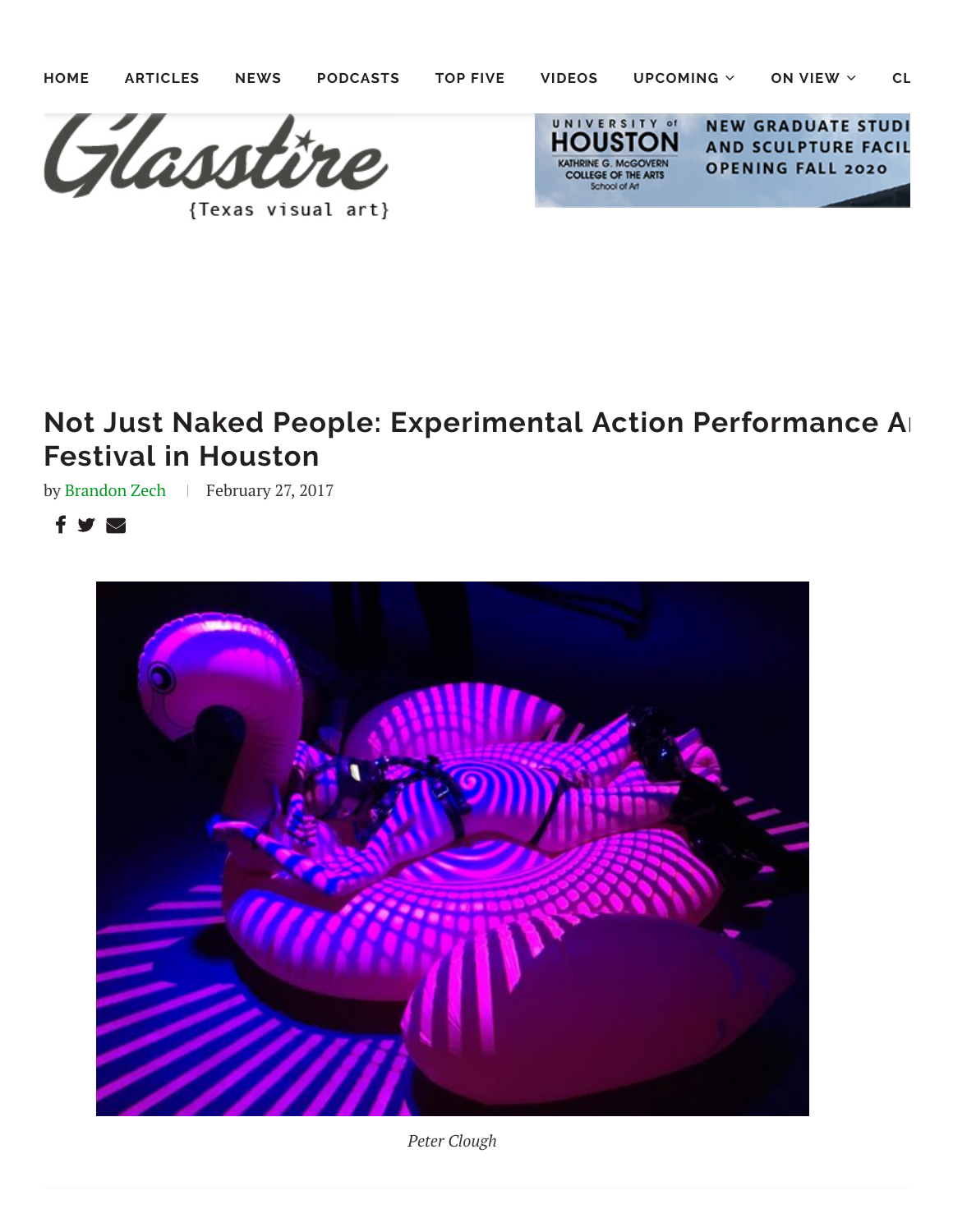and international artists. Rising out of the ashes of Lone Star [Explosion,](https://lonestarexplosion.org/) a biennial that took place in 2012 and 2014 and was supposed to happen in 2016, ExA filled a niche that Houston has a long [history](https://glasstire.com/2015/07/05/oofty-goofty-jim-pirtle-origins-of-performance-art-in-houston/) of but has recently lacked: a strong presentation of young and subversive performance art. Drawing on connections that ExA's curators have made from past festivals and visiting artists, this year's lineup offered a glimpse into the many ways performance is interpreted by both emerging and veteran artists across the world.

Right off the bat, there were a few performances that radiated a charming, if not surprisingly sweet tone. Houston artists Raindawg and CAT SCOTT performed a piece in which they both stood atop Notsuoh's stage in silky robes. As a chorus of [slowed-down](https://www.snopes.com/critters/gnus/cricketsong.asp) crickets played behind them, Raindawg sensuously caressed SCOTT's body. Like an impassioned lover, Raindawg took his time in working his way up SCOTT and eventually opened her robe and dropped his own. At the time I felt the performance dragged a bit, but in retrospect, I realize the two performers created something that is so rare to witness in our tumultuous time—a moment of unfettered love, appreciation, and acceptance. For the duration of the piece, the audience sat transfixed in the couple's tender embrace.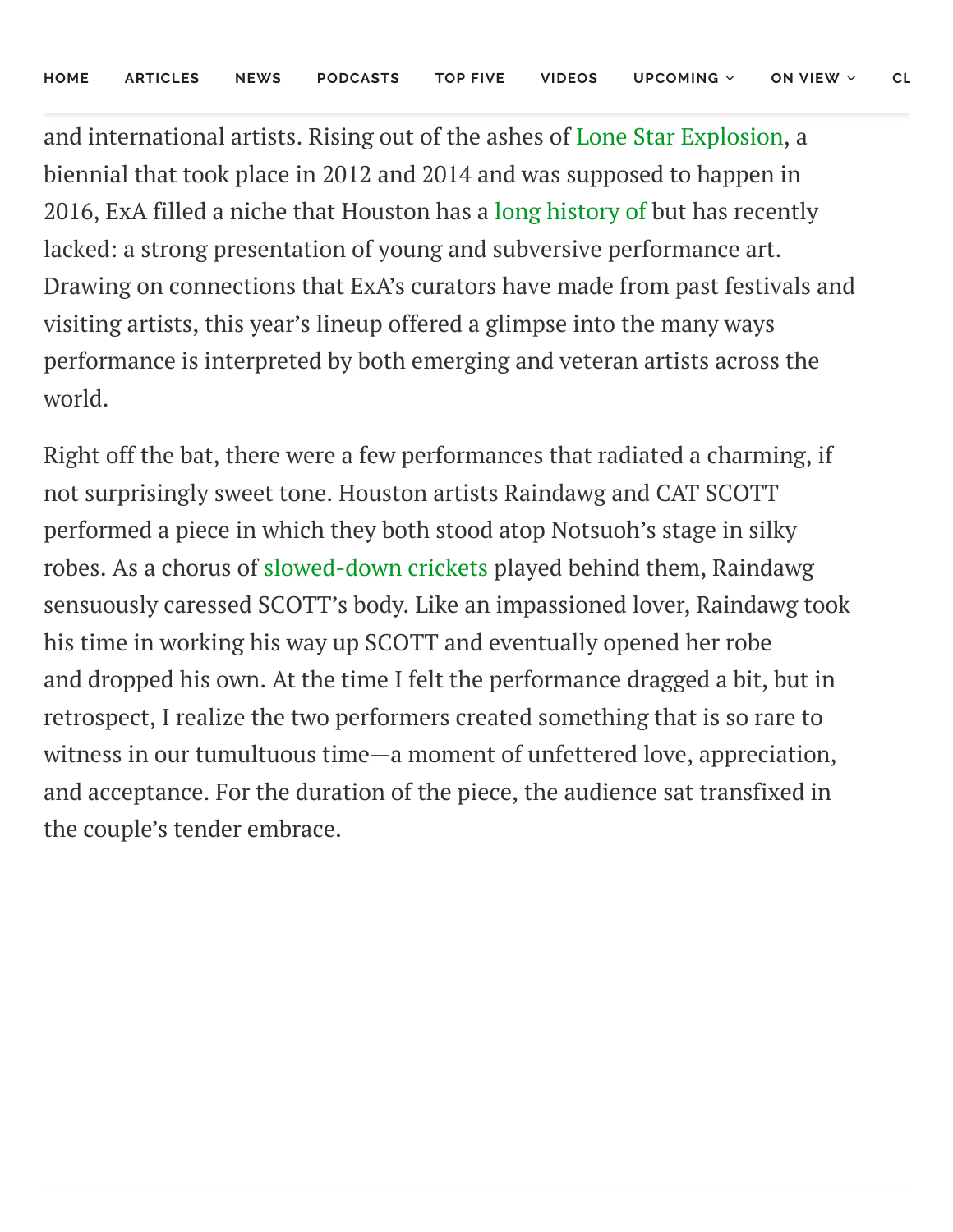

Another gracious performance was Eric Thayer's durational piece; it essentially formed a community portrait of the festival's attendees. For this first part of the work, three performers stood grooming their own hair and continuously dropped their loose strands into a metal bowl. After a while, the performers broke from formation and began running their hands through the hair of the (sometimes unexpecting) audience members. The collected hair was carried back to the bowl. While forced participatory performance can sometimes be uncomfortable for an audience, no one seemed to have a problem with this interaction—perhaps because the action seemed innocent enough, or because it recalled the nice feeling of having one's hair shampooed at a salon. Either way, the gesture was kept basic and straightforward, which made it successful.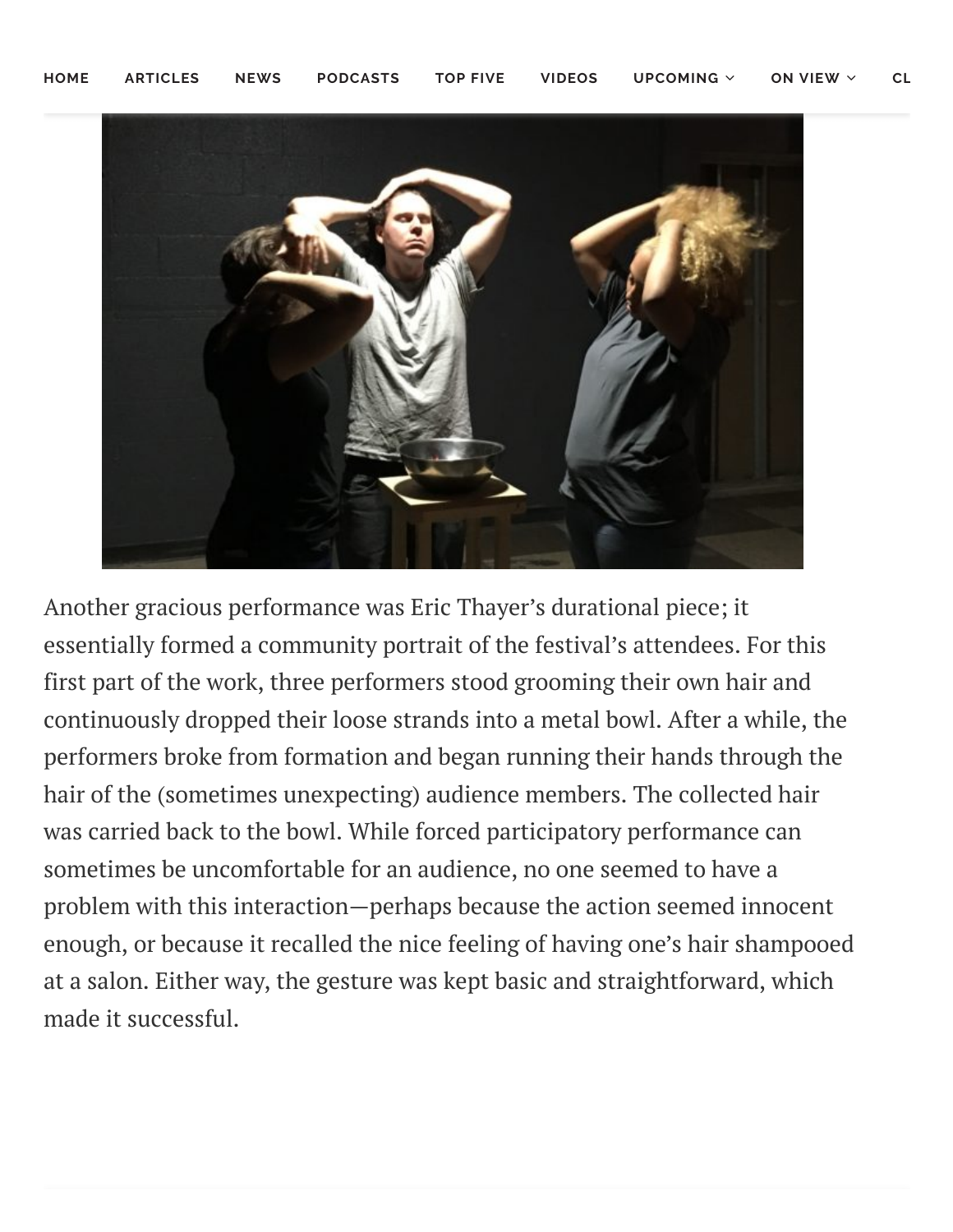

*Image courtesy of Chun Hua Catherine Dong*

Others pieces in the festival were more explicitly political. Chun Hua Catherine Dong's performance, which took place in Notsuoh's narrow stairwell, was intended for one viewer at a time. It placed the viewer literally in the crosshairs of the performance: Dong, face covered and clad in camouflage, was holding a rifle aimed down at the viewer. Since there were no instructions for the piece, I was unsure of the limitations of the performance, and I began to climb the stairs. As I neared, Dong grew tense, and once I was a few steps away from her, she stood up and menacingly loomed over me. I continued to advance and ended with the gun pressing hard against my throat;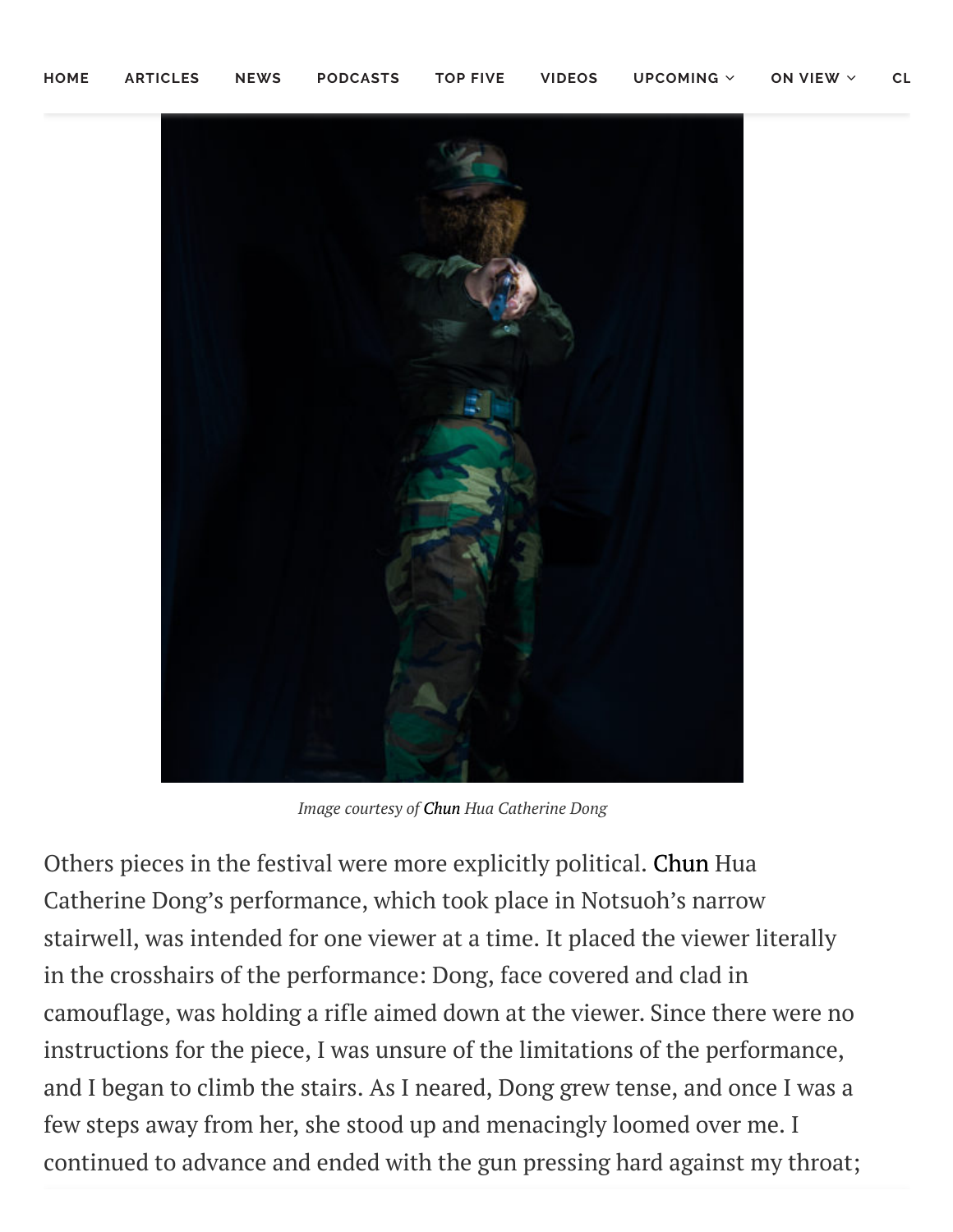the prevalence of surveillance and police brutality.



Dallas-based artist Christian Cruz also took a political stance in a performance that aimed to shed light on Mexican culture in Texas. Wearing a green polkadot dress, Cruz sang *Dale Dale [Dale](https://www.youtube.com/watch?v=548S-513TAI)* as she danced. She was grounded by a thick rope looped around her arms, transforming her into a piñata. In a monologue evoking stand-up comedy, Cruz discussed the irony of getting a piñata shaped like something we love only to tear it apart in a matter of minutes. She also delivered deadpanned quips that undermined the seriousness of her message, such as "I'm the piñata in case you can't visualize abstract performance art," and "...don't worry, I didn't get naked this time."

In a panel discussion at the CAMH, Cruz suggested why she may be poking holes in her own message—she said that she is "doing that thing that we all hate," i.e., playing the role of the token performance artist dealing with Latinx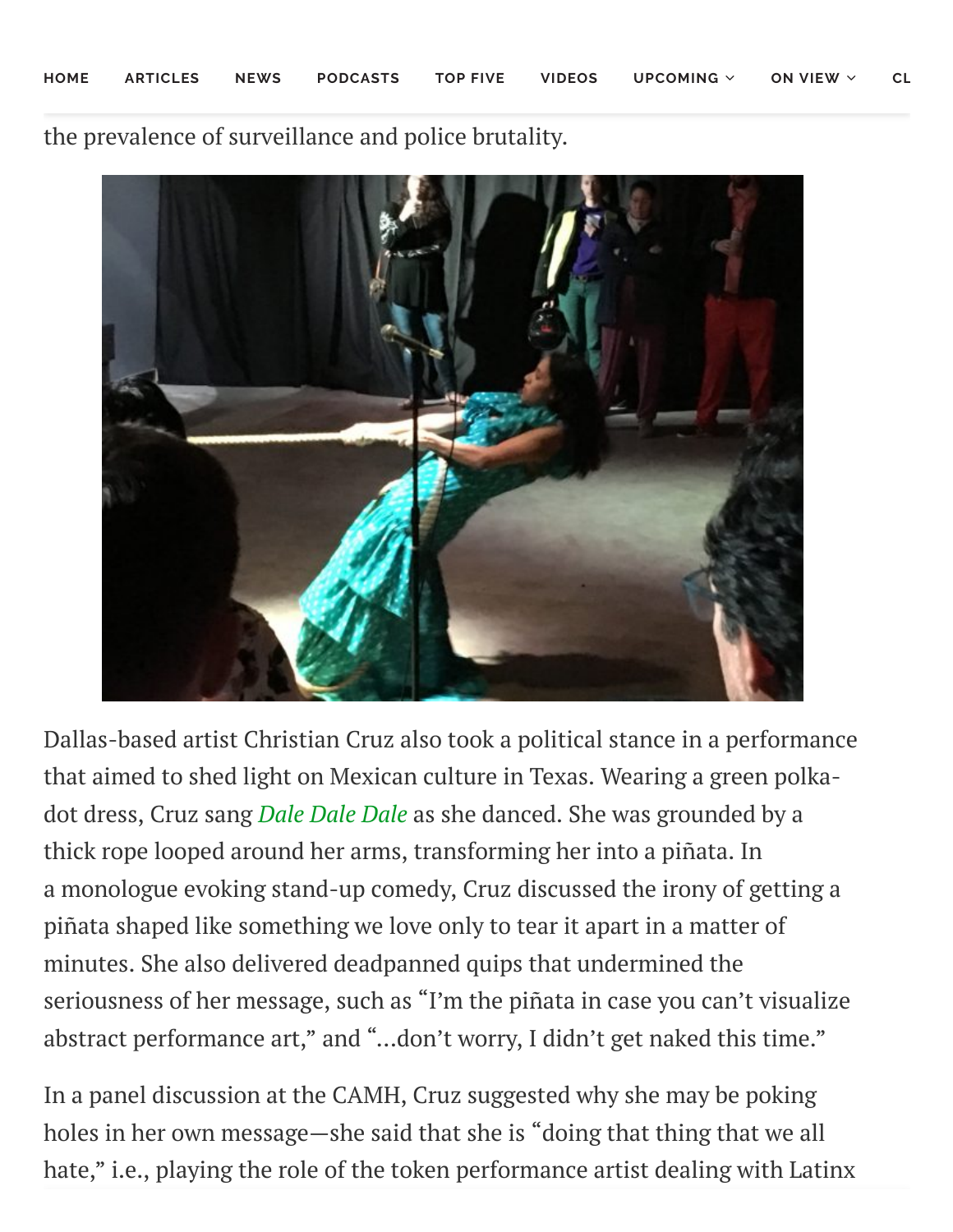her act; she's sidestepping being stereotyped.



In possibly the most complex and ritualistic performance of the festival, Chinese artist Miao Jiaxin played God by going through his own seven days of creation: light, air, water, food, money, woman, and for Sunday, a flea market. Beginning in a magician's top hat and cape, Jiaxin tied bags around his head, doused himself in water, was pied in the face (with cake), pelted with coins, had his pants forcibly removed, and traded audience members renminbi for dollars. Then, while dancing to house music, he burned his new money in a giant wok, setting off a grid of smoke detectors above him. Taking aim at America's capitalist consumer culture, desire for beauty, and past issues with cultural insensitivity, he smeared the ash on his face and walked through the audience asking to be kissed.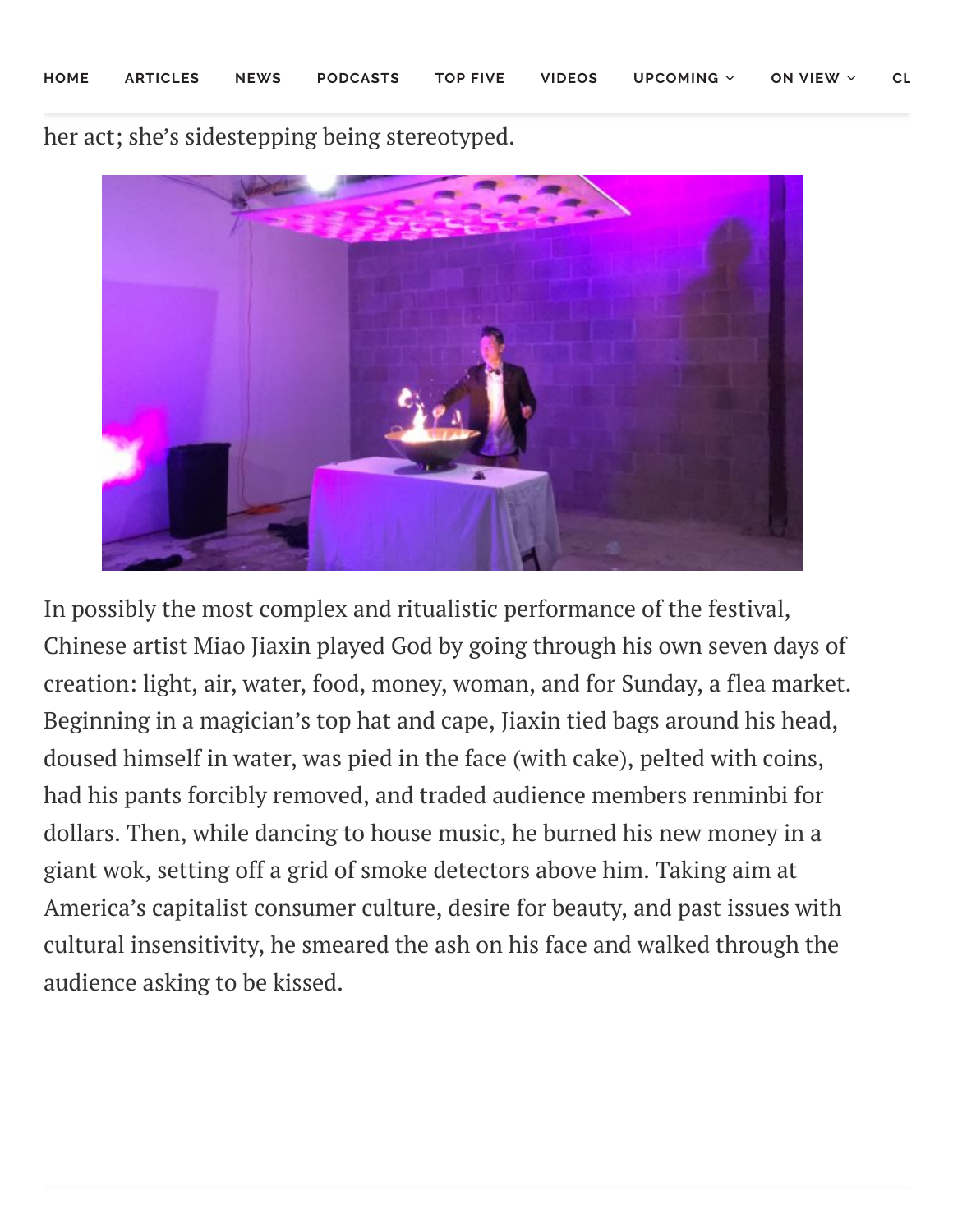

My favorite performance of the festival was Vincent Tiley's two-hour durational work *Sad Pretty Boys*, which consisted of three young men sitting in chairs and crying. In front of each performer was a stack of postcards that had each boy's headshot on one side and his signature on the other. Instead of performing himself, Tiley chose to cast pretty boys from the Houston community, bringing up issues of authorship and his own role as director rather than performer. The piece's profundity was in the flood of emotion the performers exuded, and how captivating it was to watch them cry. They became movie stars—objects of intense scrutiny and admiration—and at the same time, we knew they were okay, because they were gorgeous and the situation was clearly contrived to make us feel their sadness. Yet at the same time there was a discomfort in the fact that three grown men were openly crying and inviting everyone to witness their woe.

As an overall experience, Experimental Action was well put together. As always with big festivals, a few of the performances seemed ill-informed and